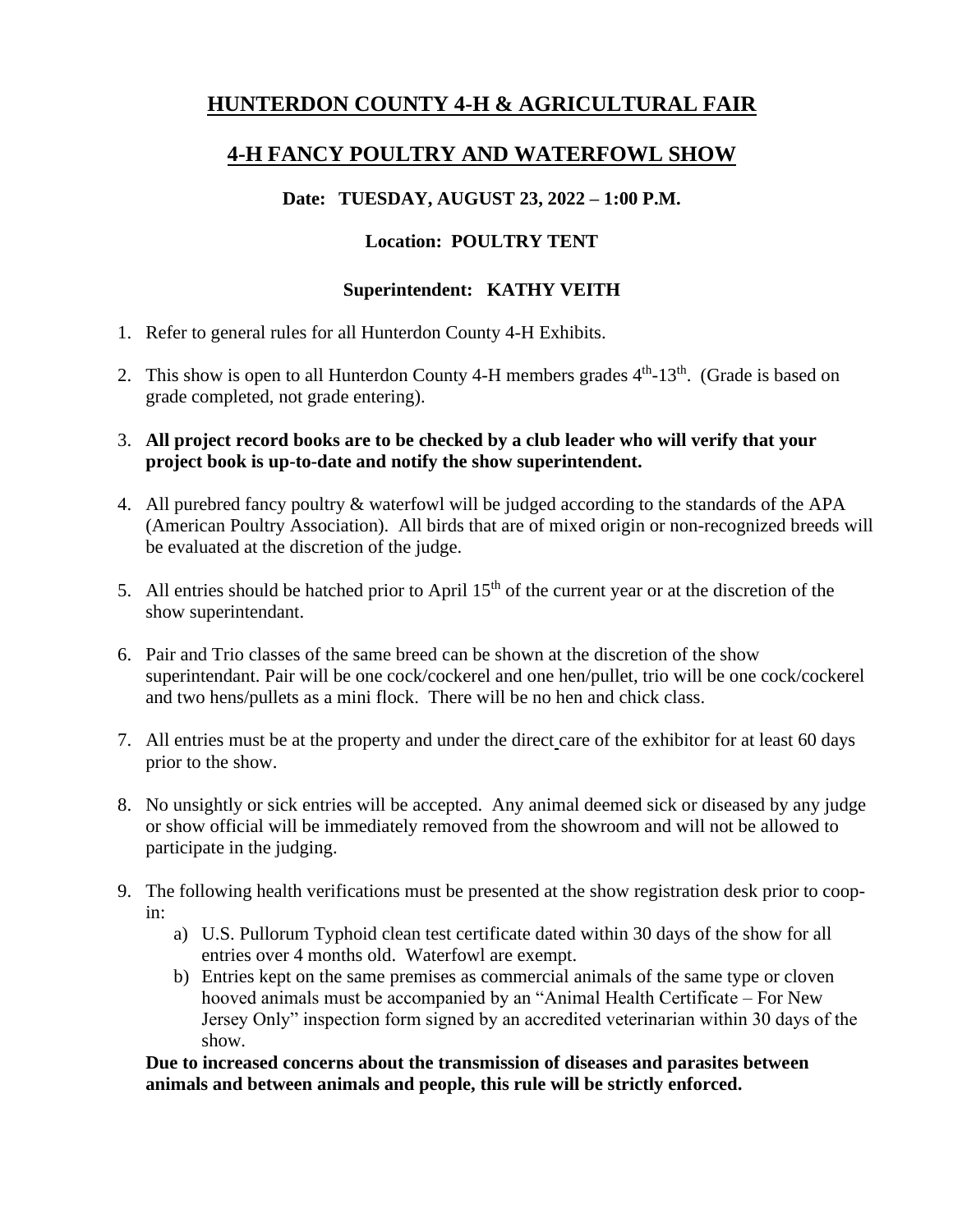- 10. All entries must be cooped in between 9:00 a.m. and 12:00 p.m. on Tuesday, August 23, 2022. Carrying cases should be taken home. Any cases left during the show or Fair are done so at the exhibitor's risk.
- 11. All exhibits must remain on display until 5:00 p.m., Sunday, August 28<sup>th</sup> in order to receive an award.
- 12. All exhibitors must participate in clean-up 5:00 p.m., Sunday, August 28<sup>th</sup> in order to receive an award.
- 13. All birds must be cooped separately unless an exemption by the show superintendent is granted.
- 14. Any owner showing an animal that requires a permit must bring the permit to the show.
- 15. No entries are to be removed from cages during Fair hours unless there is an emergency, there is a problem with the entry, at the request of the show superintendent, or to exhibit the entry to the public or at another show on the fairgrounds.
- 16. The show will supply cages, water, watering containers and feed containers. Feed and/or cage litter may be provided through donations but are otherwise the responsibility of the exhibitor.
- 17. Authorized herdsman will provide care, but all exhibitors are expected to help with the care of the exhibits as requested by the herdsman, superintendent, or chaperone monitoring the building.
- 18. Sales cards, only those provided by the club**,** will be allowed on cages.
- 19. "Fun classes" will be at the approval of the judge.
- **20. Entries must be given to the Show Superintendent by Monday, August 10 th . No post entries will be accepted.**

- 1. Bantams
- 2. Standards 8. Ducks
- 3. Back Yard Birds
- 4. Game Birds (including turkeys) **Special Classes**
- 5. Pigeons/Doves 9. Showmanship
- 6. Any other (Waterfowl are a separate division) 10. Eggs (by the dozen)

# **Poultry Classes**<br>
1. Bantams<br>
1. Bantams<br>
1. Classes

- 
- 

Flat Ribbon Awards: Excellent, Very Good, Good, & Fair

#### **County Poultry Show Awards**

| Rosette:    | Ribbons:                     |
|-------------|------------------------------|
| $1st$ Place | Pair, trio, eggs, guinea pig |
| $2nd$ Place | Pair, trio, eggs, guinea pig |
| $3rd$ Place | Pair, trio, eggs, guinea pig |